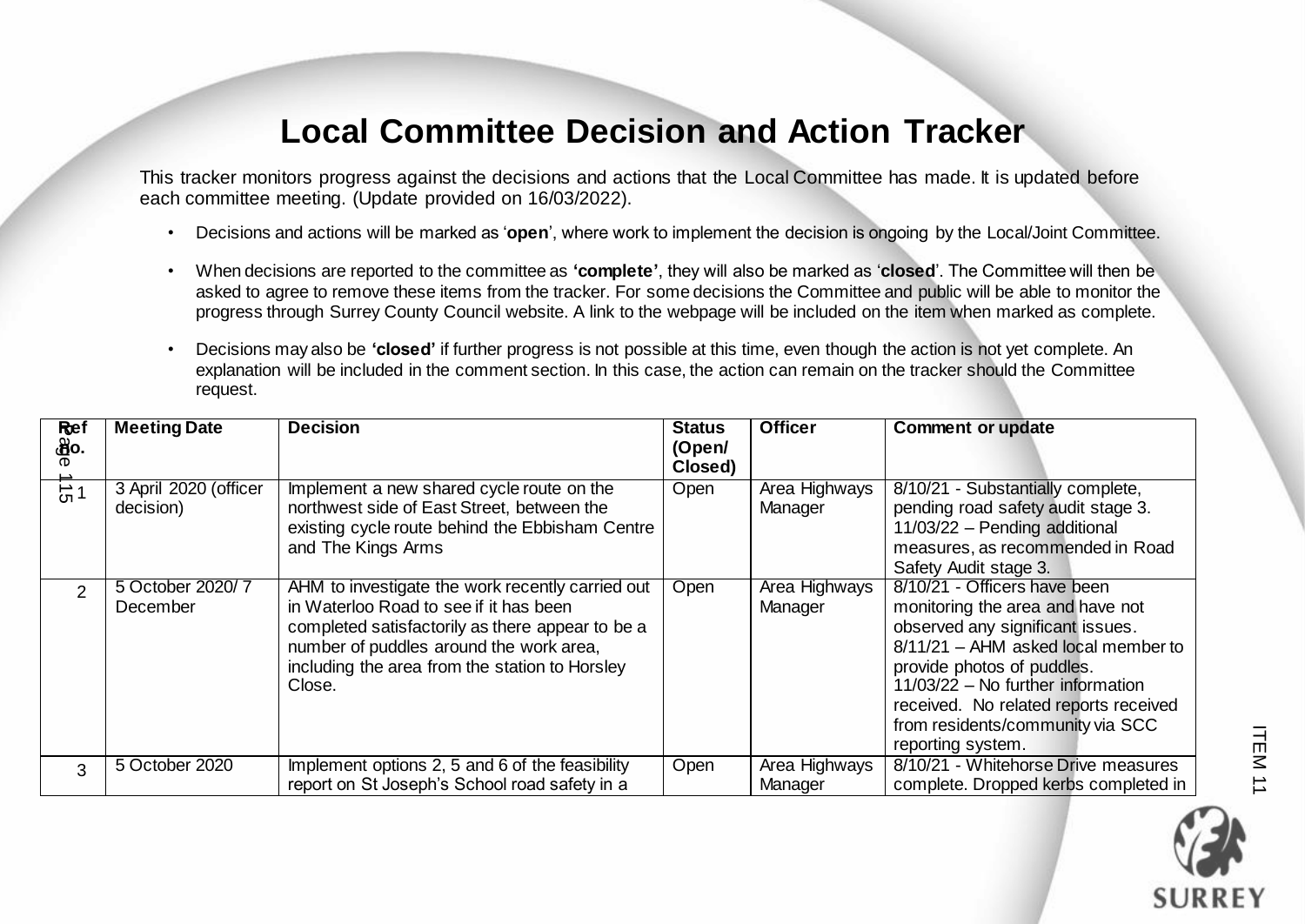| <b>Ref</b><br>no.          | <b>Meeting Date</b> | <b>Decision</b>                                                                                                                                                                                                                                                                                                                                                                                                                              | <b>Status</b><br>(Open/<br>Closed) | <b>Officer</b>                                       | <b>Comment or update</b>                                                                                                                                                                                                                                            |
|----------------------------|---------------------|----------------------------------------------------------------------------------------------------------------------------------------------------------------------------------------------------------------------------------------------------------------------------------------------------------------------------------------------------------------------------------------------------------------------------------------------|------------------------------------|------------------------------------------------------|---------------------------------------------------------------------------------------------------------------------------------------------------------------------------------------------------------------------------------------------------------------------|
|                            |                     | future Financial Year, at an estimated cost of<br>£42,000.                                                                                                                                                                                                                                                                                                                                                                                   |                                    |                                                      | Rosebank, but remedial works<br>needed. Widened footway into school<br>site to be completed during October<br>half-term.<br>11/03/22 - Rosebank remedial works<br>substantially completed during<br>February 2022 half-term. Final<br>snagging yet to be completed. |
| $\overline{4}$<br>Page     | 7 December 2020     | Changes to parking restrictions and controls and<br>to include additional restrictions in Stoneleigh<br>Park Rd, Amberley Gardens and Cunliffe Road<br>subject to further discussions with the divisional<br>member are advertised, analysed and if<br>appropriate implemented.                                                                                                                                                              | Open                               | Parking<br>Engineer                                  | 8/10/21 - Final decision made, signs to<br>be installed by beginning of November<br>2021, and lines at a later date (work<br>has been ordered with contractor).<br>14/03/2022 All signing work is<br>complete - lining work is still ongoing.                       |
| $\frac{1}{9}$ <sup>5</sup> | 22 March 2021       | • The Area Highway Manager to advertise a<br>Traffic Regulation Order for a change to the<br>parking provision outside St Joseph's School<br>in Rosebank and to resolve any objections<br>that may arise.<br>• The Area Highway Manager to advertise a<br>change to the parking provision in College<br>Road, residents in Longdown Lane North &<br>South be notified of the advertisement, and to<br>resolve any objections that may arise. | Open<br>Open                       | Area Highways<br>Manager<br>Area Highways<br>Manager | 8/10/21 - With TRO team to progress.<br>11/03/22 - TRO due to be advertised<br>from 24th March 2022.<br>8/10/21 - With TRO team to progress.<br>11/03/22 - TRO due to be advertised<br>from 24th March 2022.                                                        |
| 6                          | 22 March 2021       | That the intention to make an order under the<br>Road Traffic Regulation act 1984 for Scotts<br>Farm Road be advertised and, if no objections<br>are maintained, the order be made. If<br>objections are received officers can try and<br>resolve them and decide whether the order<br>should be made, with or without modifications.                                                                                                        | Open                               | Transportation<br>Planning<br>Officer                | 8/10/21 - The proposal is being<br>prepared for advertisement.<br>8/11/21 - Cllr Mason asked to be<br>involved in considering any objections<br>that are raised.<br>16/03/2022 - Objections were received<br>hence the need for changing the                        |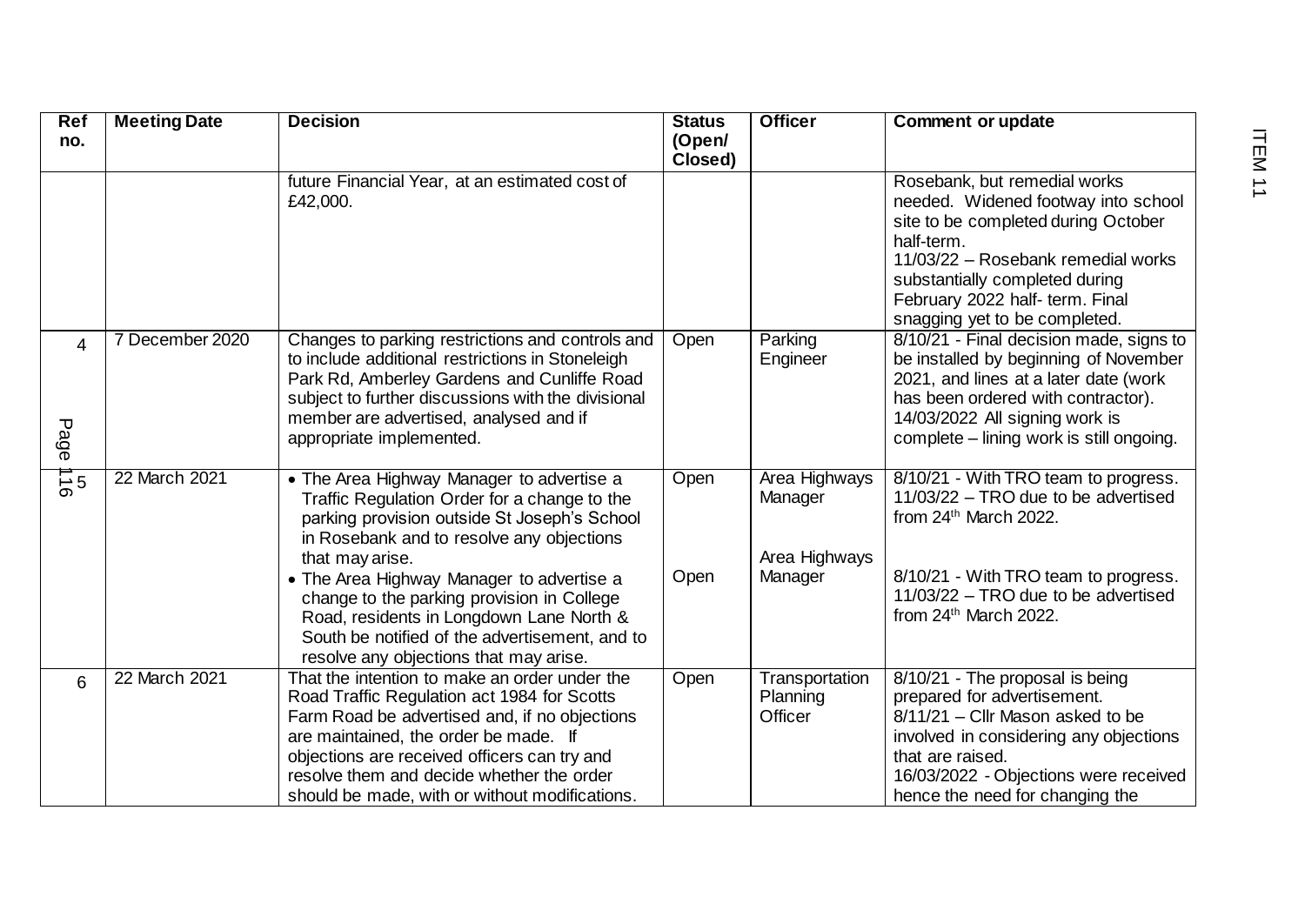| <b>Ref</b><br>no. | <b>Meeting Date</b> | <b>Decision</b>                                                                                                                                                                                                                                                                         | <b>Status</b><br>(Open/<br>Closed) | <b>Officer</b>                  | <b>Comment or update</b>                                                                                                                                                                                                                                                                                         |
|-------------------|---------------------|-----------------------------------------------------------------------------------------------------------------------------------------------------------------------------------------------------------------------------------------------------------------------------------------|------------------------------------|---------------------------------|------------------------------------------------------------------------------------------------------------------------------------------------------------------------------------------------------------------------------------------------------------------------------------------------------------------|
|                   |                     |                                                                                                                                                                                                                                                                                         |                                    |                                 | proposed parking restrictions. Cllr<br>Mason was involved.                                                                                                                                                                                                                                                       |
| $\overline{7}$    | 21 July 2021        | Chairman to write to the Cabinet member<br>regarding the removal of the booking system<br>from the Epsom Community Recycling Centre<br>and asking for feedback on the evaluation of the<br>trial.                                                                                       | Open                               | Chairman                        | E-mail sent and response received<br>from Cabinet member circulated to the<br>Committee. The Cabinet member<br>would be happy to consider reinstating<br>the booking system at the CRC if there<br>is consensus that this is the best<br>approach.<br>8/11/21 - Committee asked to see the<br>post-trial report. |
| 8<br>Page<br>11   | 21 July 2021        | Advertise a legal notice for a new Puffin<br>Crossing on the A240 Kingston Road, between<br>Aldi on one side of the road and Timbercroft on<br>the other, and to resolve any representations<br>that are received.                                                                      | Open                               | Area Highways<br>Manager        | 8/10/21 - Detailed design nearing<br>completion. Scheme on course for<br>delivery this Financial Year 2021-22.<br>11/03/22 - Works due to begin $21^{st}$<br><b>March 2022</b>                                                                                                                                   |
| 9                 | 21 July 2021        | Advertise a permanent prohibition of traffic order<br>to prevent motor vehicles entering the section of<br>Old London Road between Tattenham Corner<br>Road and the Top Car Park on Epsom Downs<br>overnight, as detailed in the report and to<br>resolve any objections that may arise | Open                               | <b>Area Highways</b><br>Manager | 8/10/21 - With TRO team to progress.<br>11/03/22 - Report to be presented to<br>local committee on 28 <sup>th</sup> March 2022                                                                                                                                                                                   |
| 10                | 08 Nov 2021         | Circulate information about HGV Watch to<br>members.                                                                                                                                                                                                                                    | Open                               | <b>PCO</b>                      | 15/03/2022 - The recruitment<br>process is nearing the end for the<br>third time and it is hoped there will<br>be a number of applicants to<br>interview.                                                                                                                                                        |